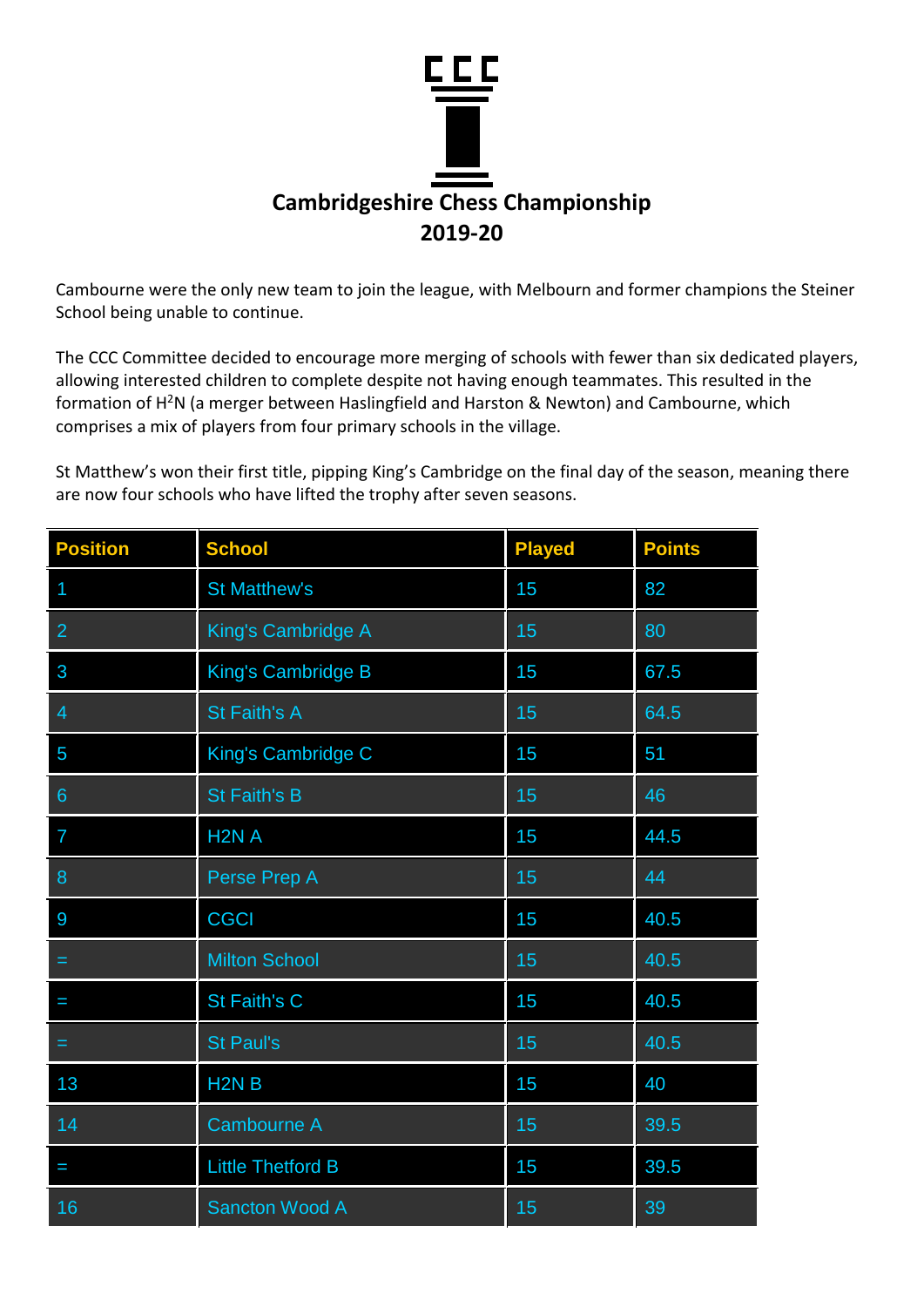| <b>Position</b> | <b>School</b>            | <b>Played</b> | <b>Points</b>  |
|-----------------|--------------------------|---------------|----------------|
| 17              | St Faith's D             | 15            | 38             |
| =               | <b>Ely St Mary's</b>     | 15            | 38             |
| I               | King's Cambridge D       | 15            | 38             |
| 20              | OIS                      | 15            | 37.5           |
| I               | King's Cambridge E       | 15            | 37.5           |
| 22              | <b>Cambourne B</b>       | 15            | 37             |
| 23              | <b>Milton Road</b>       | 15            | 27             |
| 24              | <b>Stephen Perse</b>     | 15            | 26             |
| I               | <b>Cherry Hinton A</b>   | 15            | 26             |
| 26              | Kimbolton                | 15            | 25             |
| 27              | King's Ely               | 15            | 22             |
| 28              | Perse Prep B             | 15            | 20             |
| 29              | <b>Little Thetford A</b> | 15            | 19             |
| 30              | <b>Sancton Wood B</b>    | 15            | 11.5           |
| 31              | <b>Cherry Hinton B</b>   | 15            | $\overline{7}$ |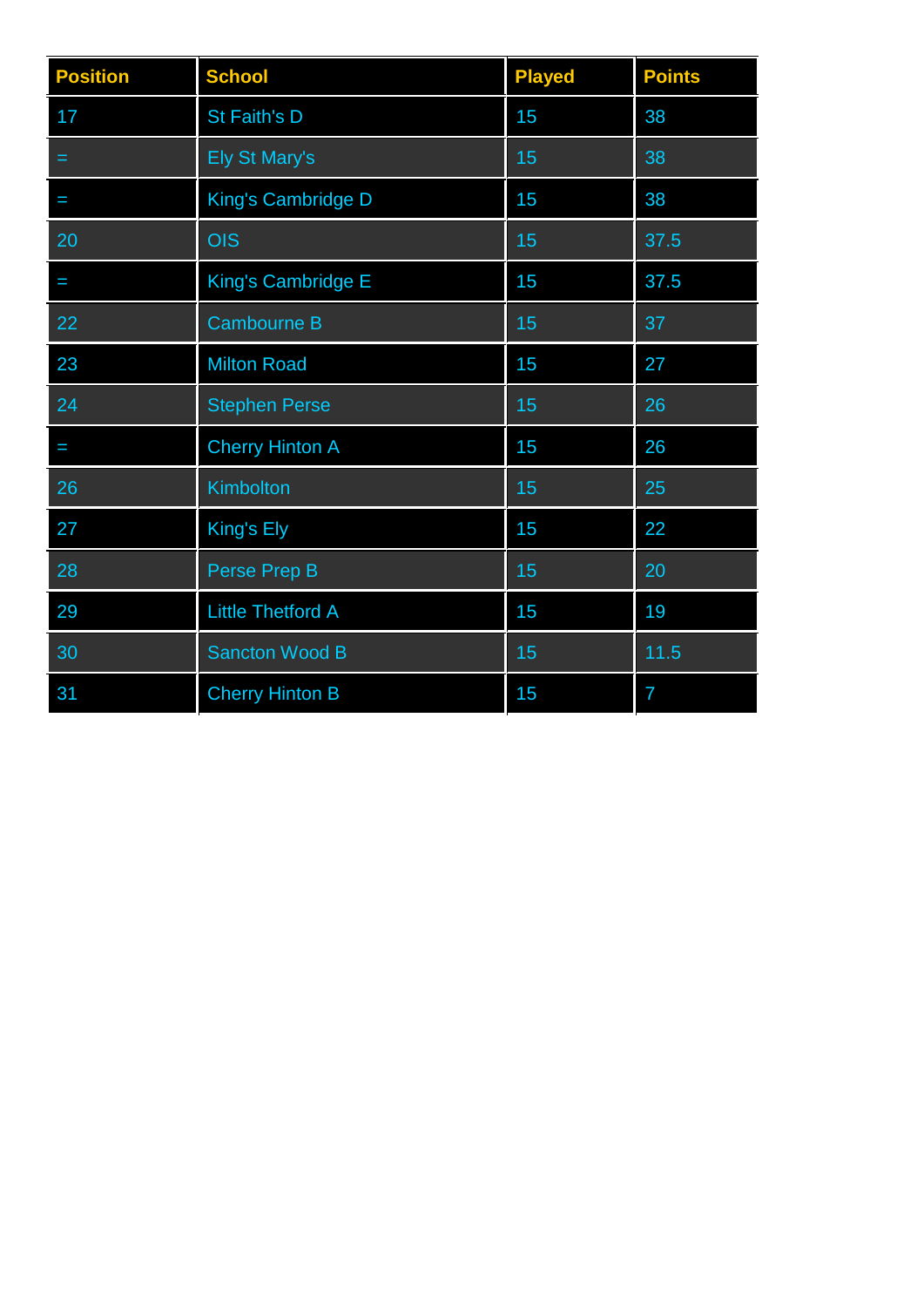| <b>Round 1</b>           |     |                          |                |
|--------------------------|-----|--------------------------|----------------|
| <b>Milton Road</b>       | 3   | Cambourne                | 3              |
| <b>Cherry Hinton A</b>   | 2.5 | <b>Milton School</b>     | 3.5            |
| OIS                      | 3   | <b>Cherry Hinton B</b>   | 3              |
| <b>Ely St Mary's</b>     | 2   | <b>Perse Prep</b>        | 4              |
| <b>Sancton Wood A</b>    | 2.5 | Haslingfield             | 3.5            |
| Sancton Wood B           | 1   | <b>Little Thetford A</b> | 5              |
| <b>St Faith's A</b>      | 0   | King's Cambridge A       | 6              |
| King's Cambridge B       | 4.5 | <b>St Faith's B</b>      | 1.5            |
| St Faith's C             | 2.5 | King's Cambridge C       | 3.5            |
| King's Cambridge D       | 3   | St Faith's D             | $\overline{2}$ |
| <b>St Matthew's</b>      | 6   | King's Cambridge E       | $\overline{0}$ |
| <b>St Paul's</b>         | 3   | <b>CGCI</b>              | 3              |
| <b>Little Thetford B</b> | 4   | <b>Stephen Perse</b>     | 2              |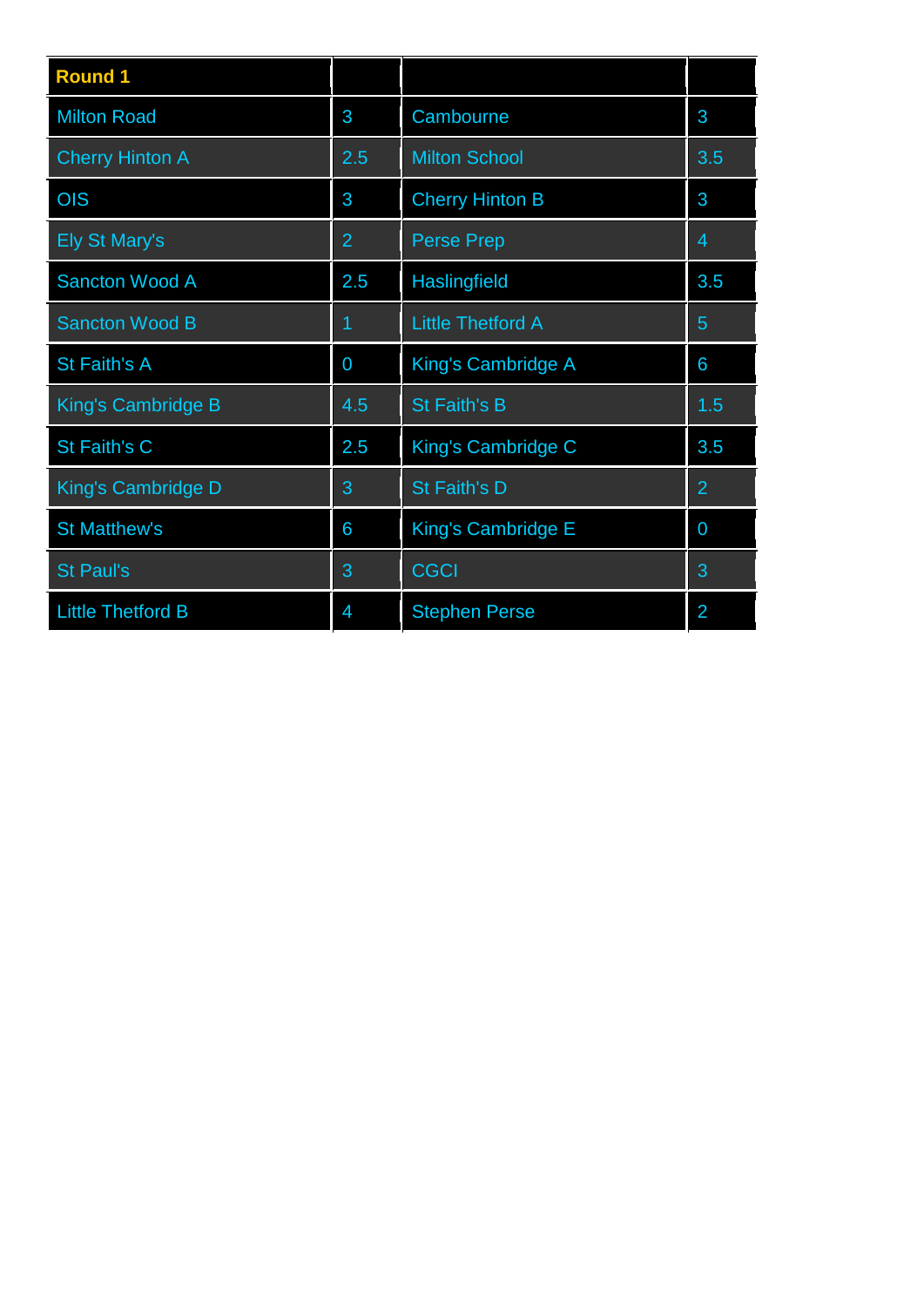| <b>Round 2</b>           |                |                           |     |
|--------------------------|----------------|---------------------------|-----|
| King's Cambridge A       | 3              | <b>St Matthew's</b>       | 3   |
| <b>Little Thetford A</b> | 1              | King's Cambridge B        | 5   |
| <b>Perse Prep</b>        | 3              | <b>Little Thetford B</b>  | 3   |
| Haslingfield             | 1              | King's Cambridge C        | 5   |
| <b>Milton School</b>     | 3              | <b>King's Cambridge D</b> | 3   |
| Cambourne                | 5.5            | <b>OIS</b>                | 0.5 |
| <b>Cherry Hinton B</b>   | 1              | <b>St Paul's</b>          | 5   |
| <b>CGCI</b>              | 4.5            | <b>Milton Road</b>        | 1.5 |
| St Faith's D             | 1.5            | <b>Cherry Hinton A</b>    | 4.5 |
| St Faith's C             | 5.5            | Sancton Wood A            | 0.5 |
| <b>Stephen Perse</b>     | 3              | <b>Ely St Mary's</b>      | 3   |
| <b>St Faith's B</b>      | 6              | <b>Sancton Wood B</b>     | 0   |
| King's Cambridge E       | $\overline{2}$ | St Faith's A              | 4   |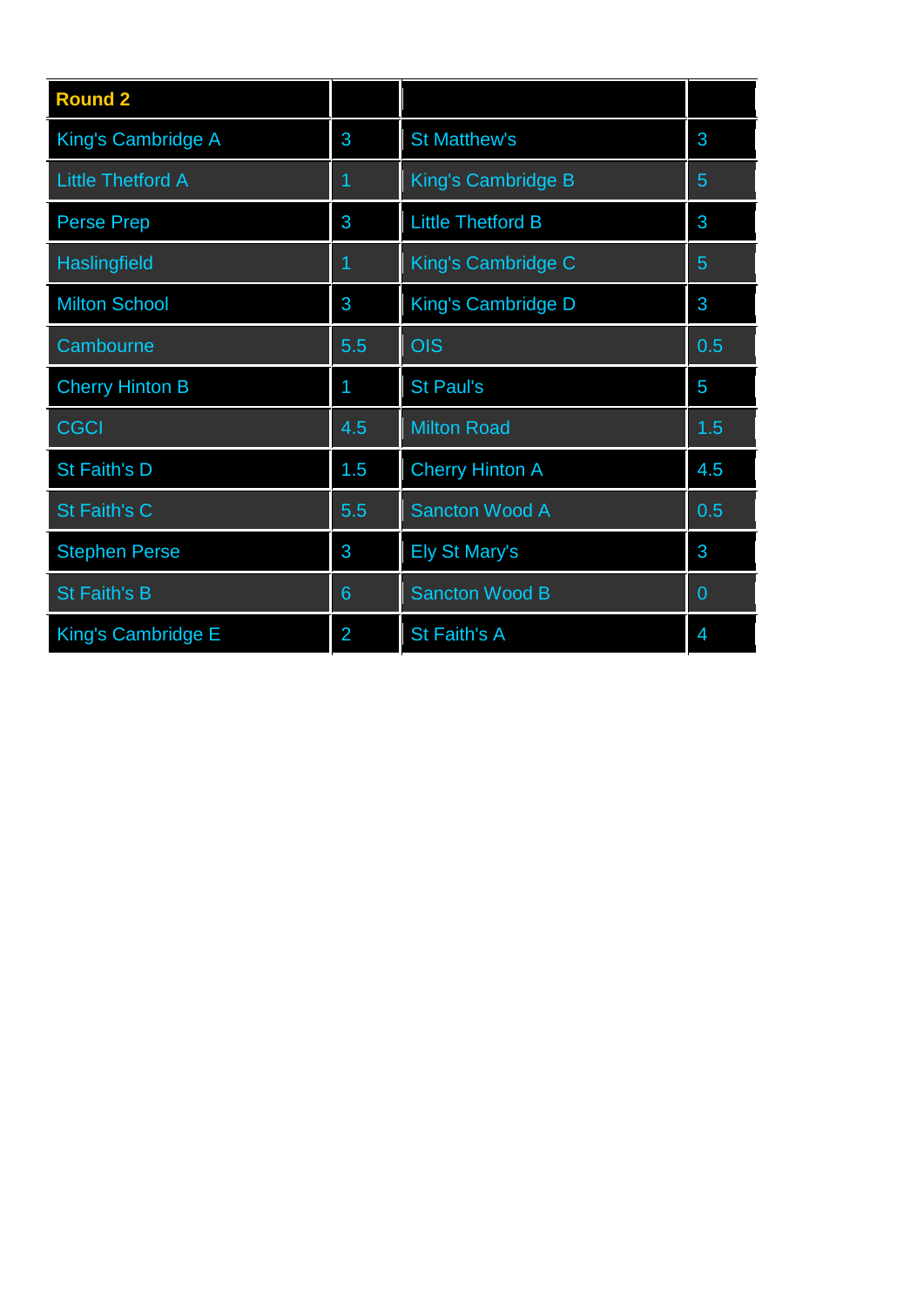| <b>Round 3</b>           |                |                           |                |
|--------------------------|----------------|---------------------------|----------------|
| King's Cambridge B       | 1              | King's Cambridge A        | 5              |
| <b>St Matthew's</b>      | 6              | Cambourne                 | $\Omega$       |
| King's Cambridge C       | $\overline{4}$ | <b>St Paul's</b>          | $\overline{2}$ |
| <b>CGCI</b>              | 4              | St Faith's C              | $\overline{2}$ |
| <b>Little Thetford B</b> | 3.5            | St Faith's B              | 2.5            |
| <b>Cherry Hinton A</b>   | 0.5            | <b>Perse Prep</b>         | 5.5            |
| <b>Little Thetford A</b> | 2.5            | <b>Milton School</b>      | 3.5            |
| King's Cambridge D       | 5              | <b>Stephen Perse</b>      | 1              |
| <b>Ely St Mary's</b>     | 3.5            | <b>Haslingfield</b>       | 2.5            |
| <b>Milton Road</b>       | 3              | <b>Cherry Hinton B</b>    | 3              |
| <b>St Faith's A</b>      | 6              | St Faith's D              | 0              |
| <b>OIS</b>               | 2.5            | <b>Sancton Wood A</b>     | 3.5            |
| <b>Sancton Wood B</b>    | 0              | <b>King's Cambridge E</b> | 6              |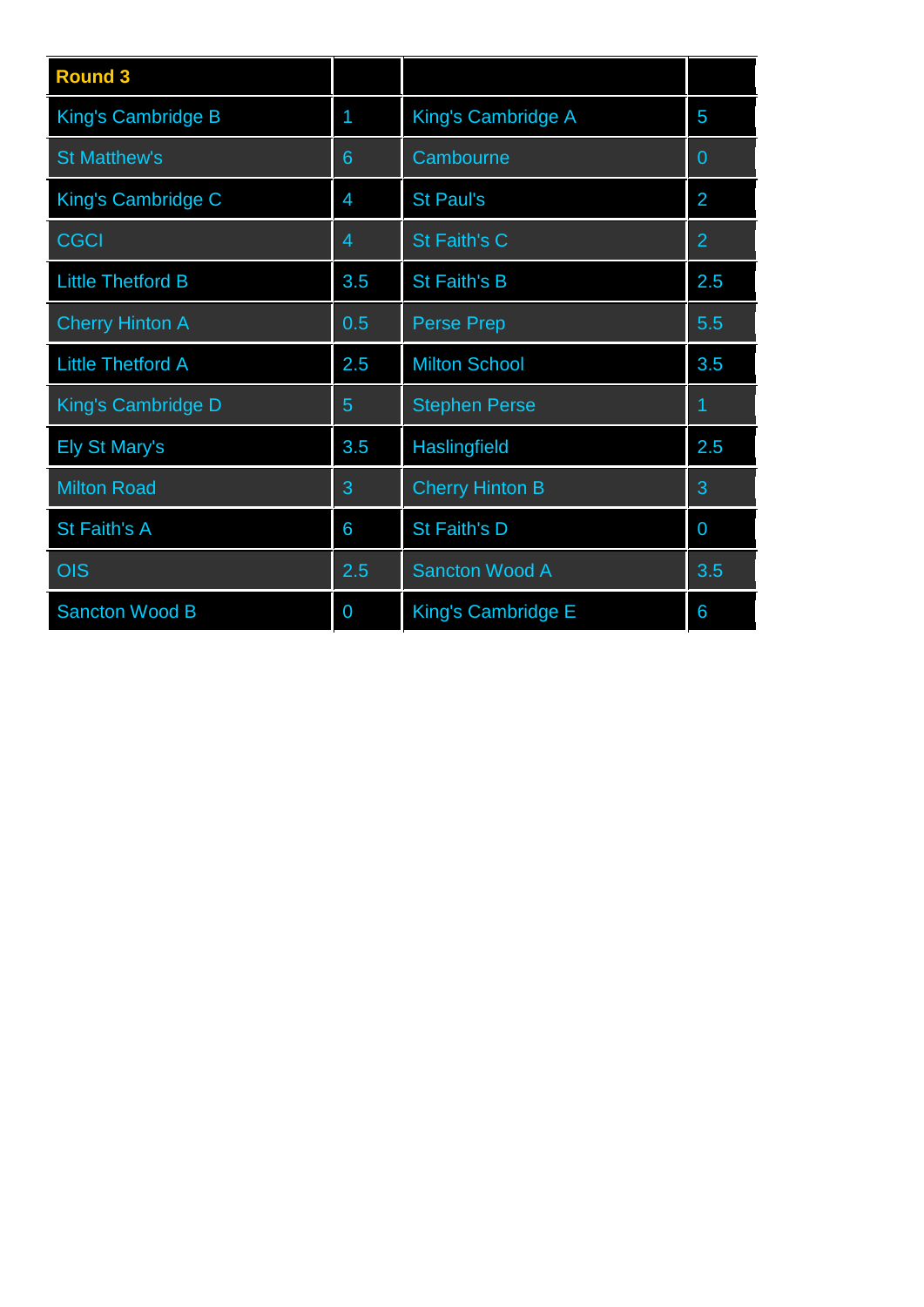| <b>Round 4</b>            |                |                          |                |
|---------------------------|----------------|--------------------------|----------------|
| King's Cambridge C        | 1              | <b>St Matthew's</b>      | 5              |
| <b>King's Cambridge A</b> | 4              | Perse Prep A             | $\overline{2}$ |
| <b>King's Cambridge D</b> | $\overline{2}$ | <b>CGCI</b>              | 4              |
| <b>Little Thetford B</b>  | 0.5            | King's Cambridge B       | 5.5            |
| <b>Milton School</b>      | 2              | St Faith's C             | 4              |
| <b>St Faith's B</b>       | 1              | <b>St Faith's A</b>      | 5              |
| <b>St Paul's</b>          | 3              | <b>Ely St Mary's</b>     | 3              |
| Cambourne                 | $\overline{2}$ | <b>Little Thetford A</b> | 4              |
| King's Cambridge E        | 3              | <b>Cherry Hinton A</b>   | 3              |
| H <sub>2N</sub> A         | 4.5            | <b>Milton Road</b>       | 1.5            |
| <b>Stephen Perse</b>      | $\overline{2}$ | <b>OIS</b>               | $\overline{4}$ |
| St Faith's D              | $\overline{2}$ | <b>Sancton Wood B</b>    | 2              |
| <b>Sancton Wood A</b>     | 2.5            | Perse Prep B             | 3.5            |
| Kimbolton                 | $\overline{0}$ | H <sub>2N</sub> B        | 6              |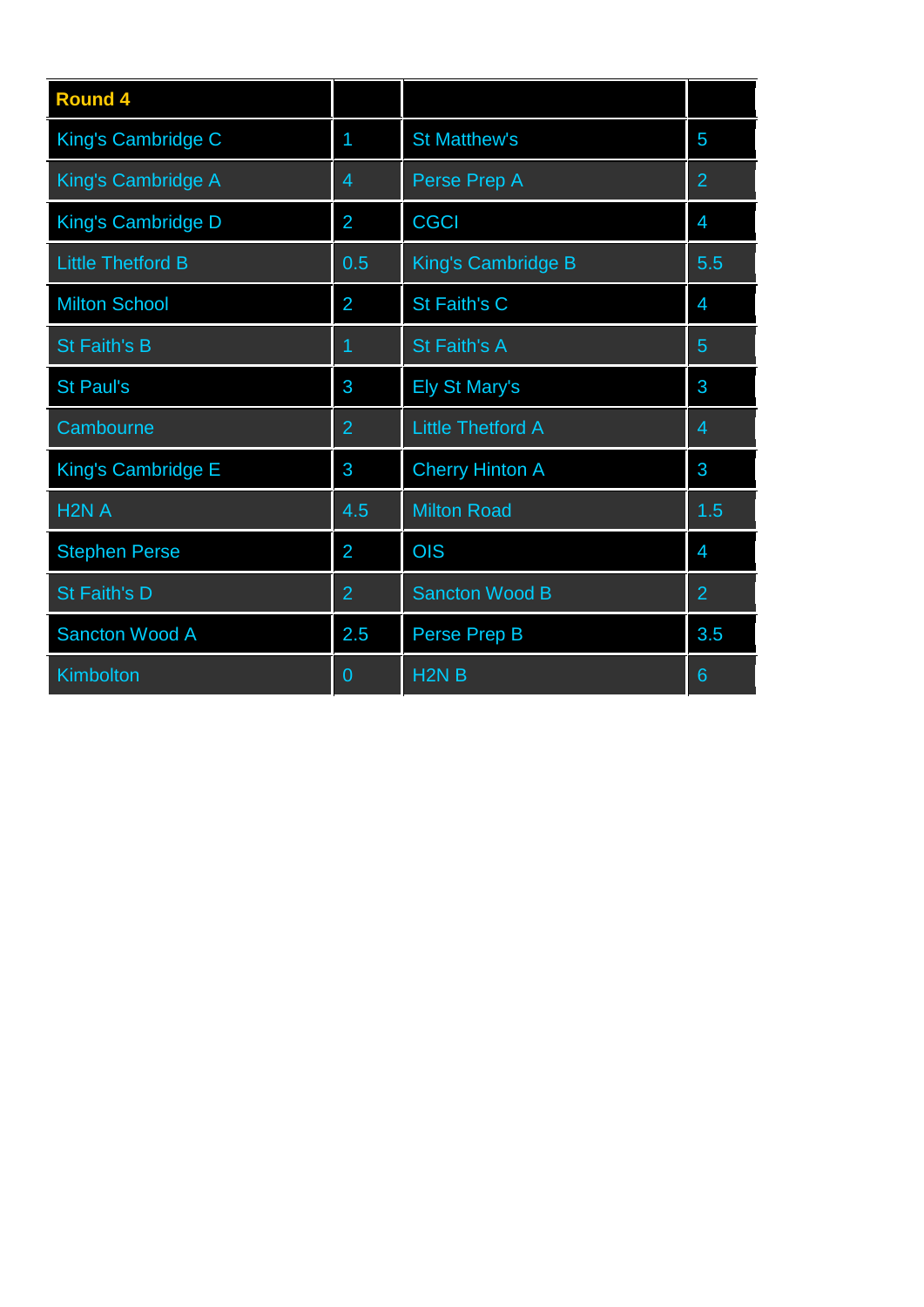| <b>Round 5</b>           |                |                          |                |
|--------------------------|----------------|--------------------------|----------------|
| <b>St Matthew's</b>      | $\overline{4}$ | King's Cambridge B       | $\overline{2}$ |
| <b>CGCI</b>              | $\overline{0}$ | King's Cambridge A       | 6              |
| Perse Prep A             | 0              | St Faith's A             | 6              |
| St Faith's C             | 3.5            | King's Cambridge D       | 2.5            |
| <b>Little Thetford A</b> | $\overline{2}$ | King's Cambridge C       | $\overline{4}$ |
| <b>Ely St Mary's</b>     | 3.5            | King's Cambridge E       | 2.5            |
| <b>St Faith's B</b>      | 1              | H <sub>2N</sub> A        | 5              |
| Cambourne                | 3.5            | <b>Little Thetford B</b> | 2.5            |
| <b>Cherry Hinton A</b>   | 3              | <b>OIS</b>               | 3              |
| H <sub>2N</sub> B        | 5              | St Faith's D             | 1              |
| Perse Prep B             | 3              | <b>Sancton Wood B</b>    | 3              |
| Kimbolton                | 1              | <b>Stephen Perse</b>     | $\overline{2}$ |
| <b>Sancton Wood A</b>    | 3              | <b>Milton School</b>     | 3              |
| <b>Milton Road</b>       | 3              | <b>St Paul's</b>         | 3              |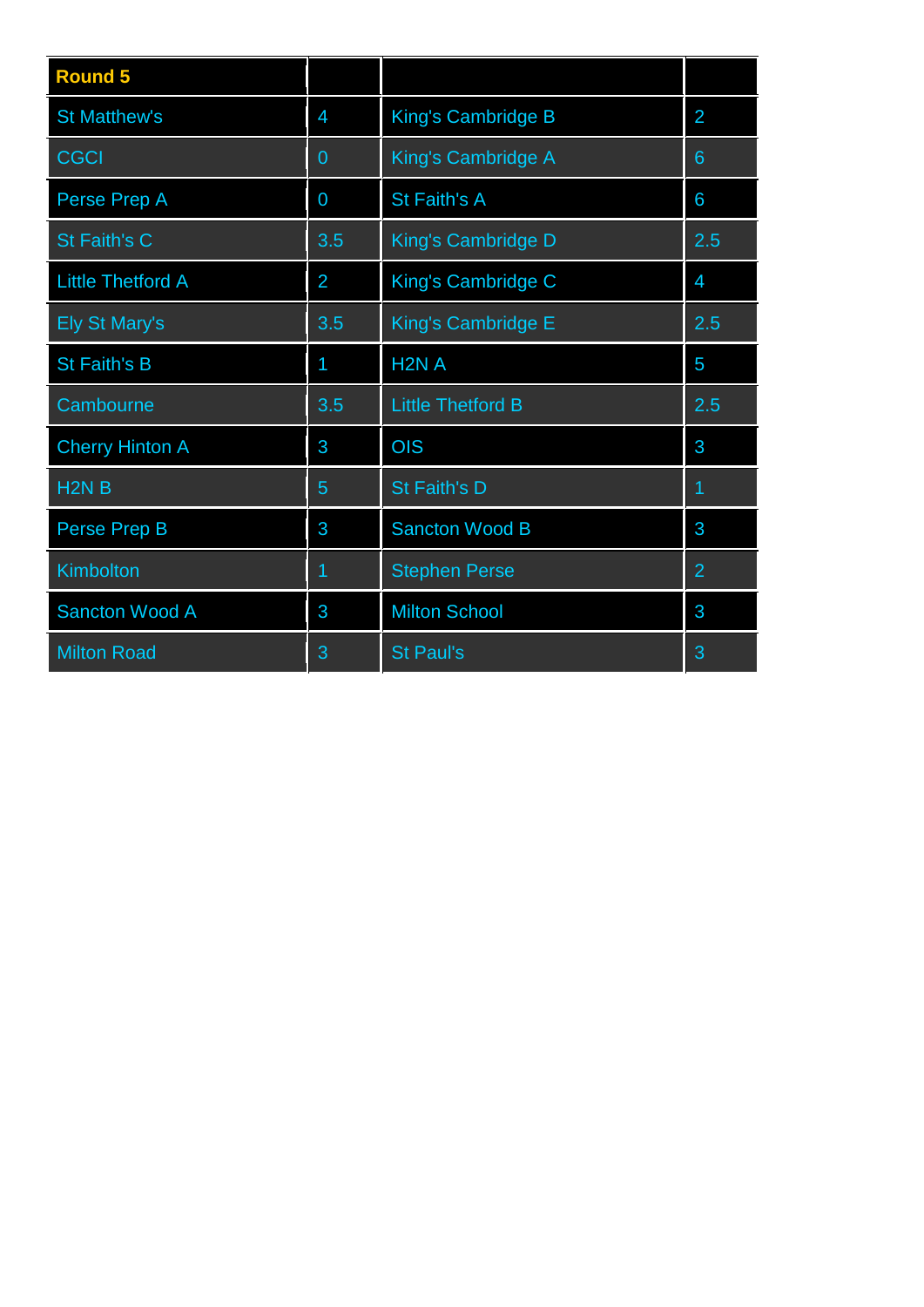| <b>Round 6</b>            |                |                          |                |
|---------------------------|----------------|--------------------------|----------------|
| <b>St Faith's A</b>       | 1              | <b>St Matthew's</b>      | 5              |
| King's Cambridge A        | 6              | King's Cambridge C       | $\overline{0}$ |
| King's Cambridge B        | 5              | St Faith's C             | 1              |
| <b>St Paul's</b>          | $\overline{2}$ | H <sub>2N</sub> A        | 4              |
| King's Cambridge D        | 3              | <b>Ely St Mary's</b>     | 3              |
| <b>Milton School</b>      | 0              | <b>CGCI</b>              | 6              |
| Perse Prep A              | 4              | <b>Little Thetford A</b> | 2              |
| <b>Cherry Hinton A</b>    | 2.5            | Cambourne                | 3.5            |
| <b>King's Cambridge E</b> | 5              | <b>Little Thetford B</b> | 1              |
| OIS                       | $\overline{4}$ | <b>St Faith's B</b>      | $\overline{2}$ |
| <b>Milton Road</b>        | $\overline{2}$ | Sancton Wood A           | 4              |
| <b>Stephen Perse</b>      | $\overline{0}$ | H <sub>2N</sub> B        | 6              |
| St Faith's D              | 3.5            | Perse Prep B             | 2.5            |
| <b>Sancton Wood B</b>     | 1.5            | Kimbolton                | 2.5            |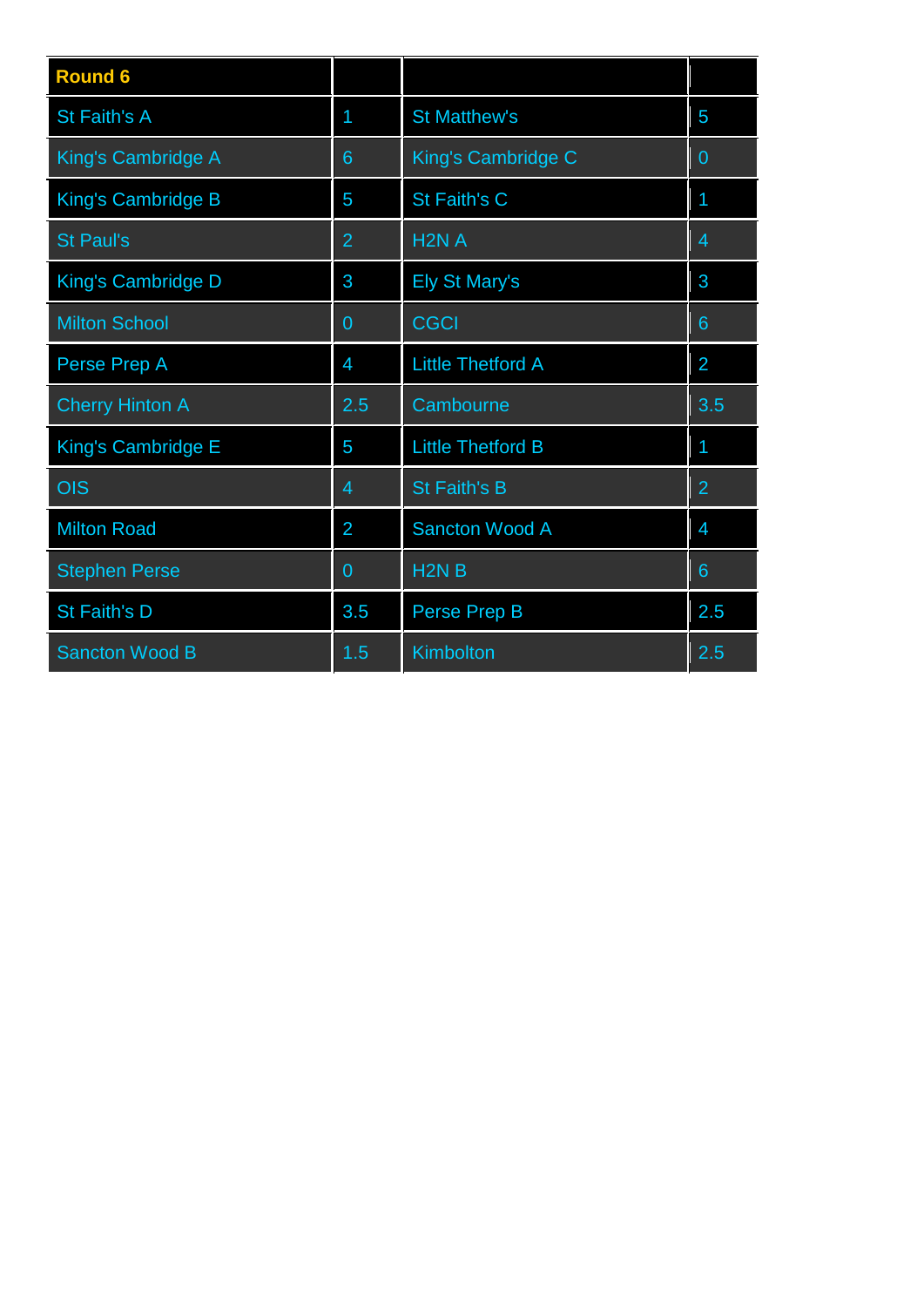| <b>Round 7</b>           |                |                           |                |
|--------------------------|----------------|---------------------------|----------------|
| H2NA                     | 1              | King's Cambridge A        | 5              |
| <b>St Matthew's</b>      | 6              | <b>CGCI</b>               | $\overline{0}$ |
| St Faith's A             | 3              | King's Cambridge B        | 3              |
| King's Cambridge E       | 1              | <b>King's Cambridge D</b> | 3              |
| <b>St Faith's C</b>      | 4              | Perse Prep A              | $\overline{2}$ |
| <b>Cambourne A</b>       | 4              | <b>St Paul's</b>          | $\overline{2}$ |
| King's Cambridge C       | 4.5            | <b>Ely St Mary's</b>      | 1.5            |
| H <sub>2N</sub> B        | $\overline{2}$ | <b>OIS</b>                | 4              |
| <b>Little Thetford A</b> | $\overline{2}$ | <b>Cherry Hinton A</b>    | 3              |
| <b>Little Thetford B</b> | 5.5            | <b>Sancton Wood A</b>     | 0.5            |
| <b>St Faith's B</b>      | 5              | <b>Milton School</b>      | 1              |
| <b>St Faith's D</b>      | 4              | <b>Milton Road</b>        | 1              |
| <b>Sancton Wood B</b>    | 0              | <b>Stephen Perse</b>      | 3              |
| Perse Prep B             | $\overline{2}$ | Kimbolton                 | 1              |
| <b>Cherry Hinton B</b>   | 0              | <b>Cambourne B</b>        | 6              |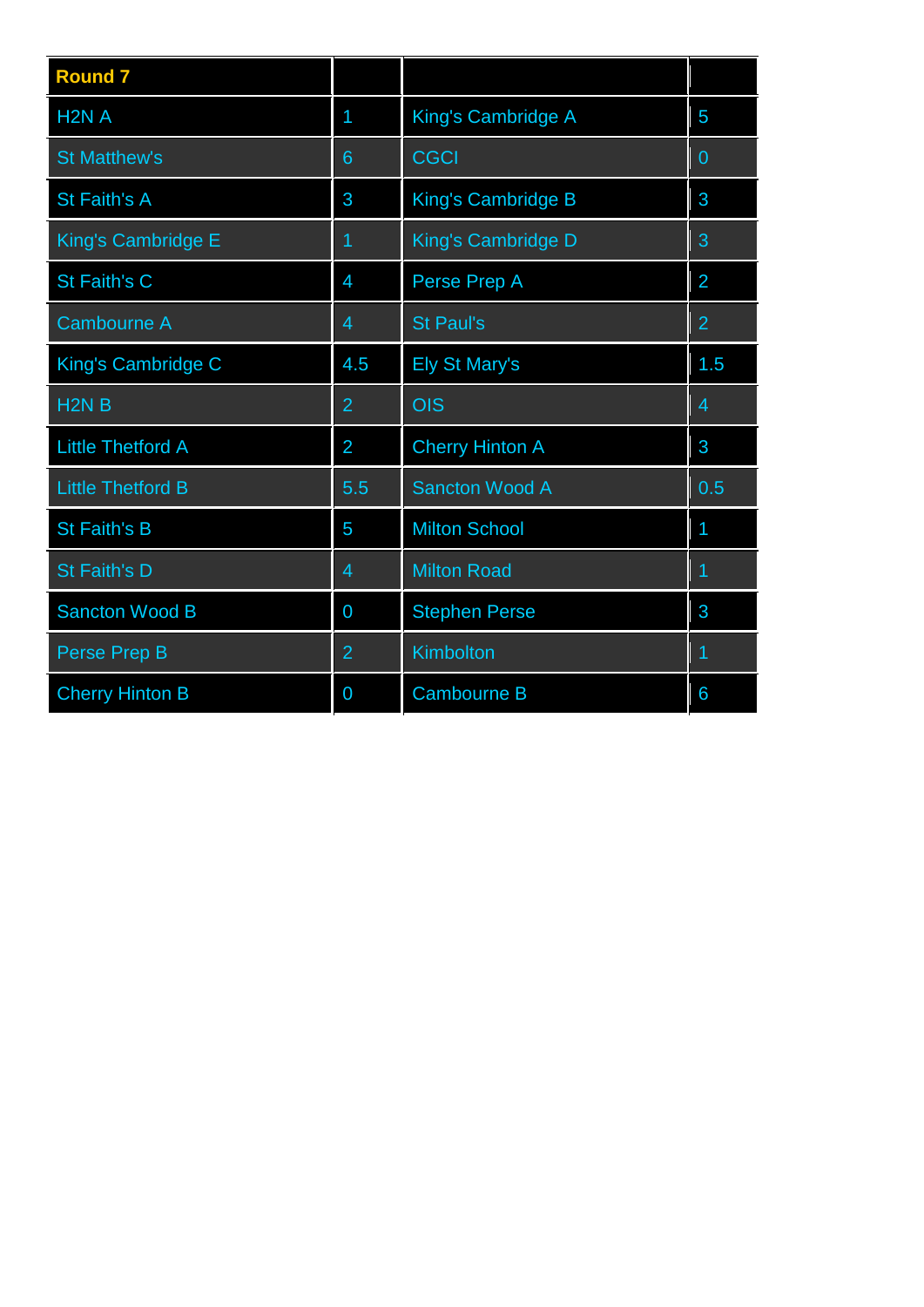| <b>Round 8</b>            |                |                          |                |
|---------------------------|----------------|--------------------------|----------------|
| King's Cambridge A        | 6              | St Faith's C             | $\overline{0}$ |
| H <sub>2N</sub> A         | $\overline{0}$ | <b>St Matthew's</b>      | 6              |
| King's Cambridge B        | 4              | King's Cambridge C       | $\overline{2}$ |
| <b>CGCI</b>               | 1              | St Faith's A             | 5              |
| <b>King's Cambridge D</b> | 3              | <b>Cambourne A</b>       | 3              |
| <b>OIS</b>                | $\overline{2}$ | Perse Prep A             | 4              |
| <b>St Paul's</b>          | 3              | <b>Little Thetford B</b> | 3              |
| <b>Ely St Mary's</b>      | 6              | <b>Cherry Hinton A</b>   | $\overline{0}$ |
| H <sub>2N</sub> B         | 4              | King's Cambridge E       | 2              |
| <b>Little Thetford A</b>  | $\overline{0}$ | St Faith's B             | 6              |
| <b>Sancton Wood A</b>     | 1              | St Faith's D             | 5              |
| <b>Milton School</b>      | $\overline{2}$ | <b>Milton Road</b>       | $\overline{4}$ |
| <b>Stephen Perse</b>      | $\overline{2}$ | Perse Prep B             | 1              |
| <b>Cherry Hinton B</b>    | 0              | <b>Sancton Wood B</b>    | 0              |
| Kimbolton                 | $\overline{2}$ | <b>Cambourne B</b>       | 4              |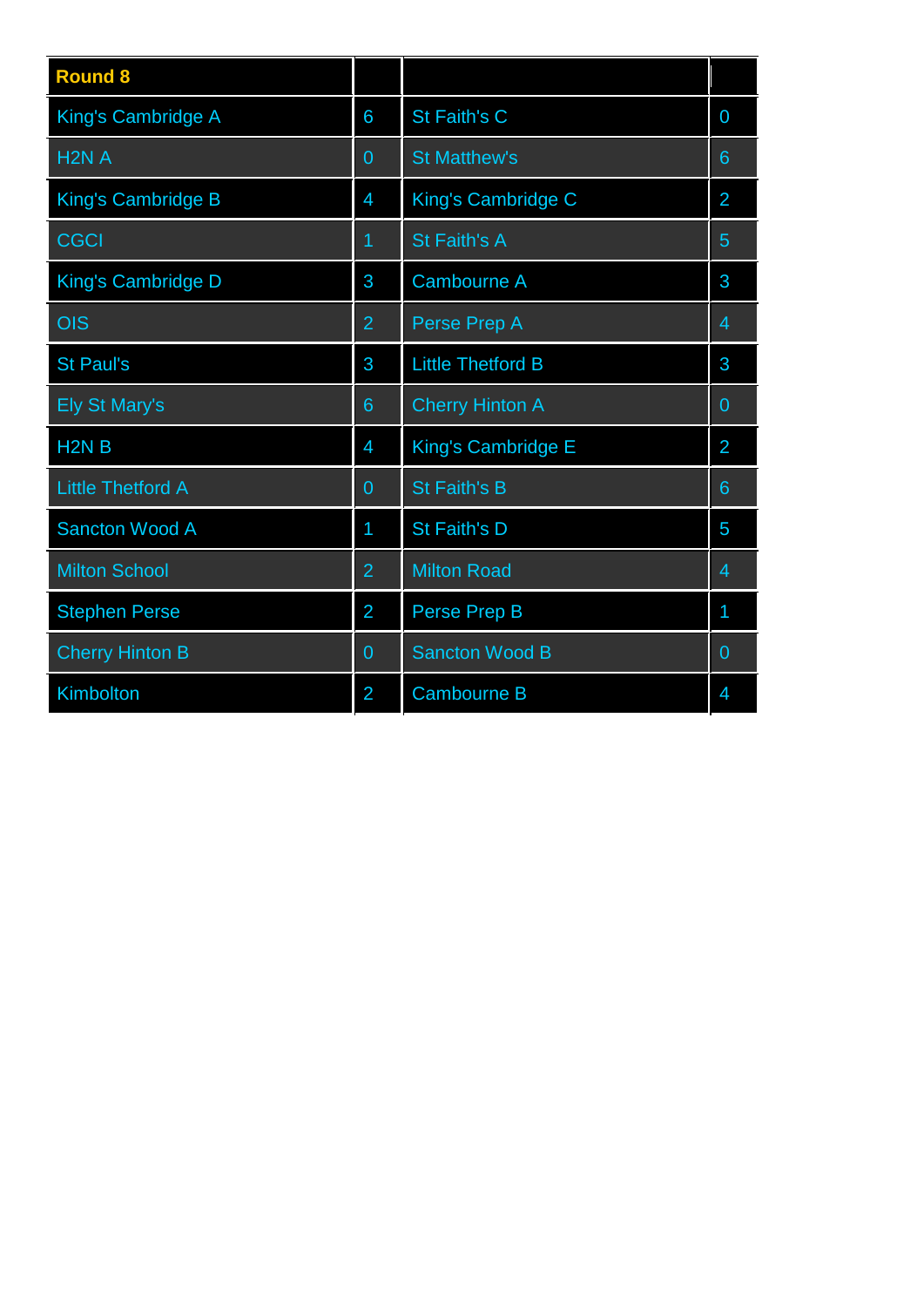| <b>Round 9</b>           |                |                           |                |
|--------------------------|----------------|---------------------------|----------------|
| <b>St Matthew's</b>      | 6              | <b>Ely St Mary's</b>      | 0              |
| <b>St Faith's B</b>      | 1.5            | King's Cambridge A        | 4.5            |
| Perse Prep A             | 1              | King's Cambridge B        | 5              |
| <b>St Faith's A</b>      | 5              | <b>King's Cambridge D</b> | 1              |
| King's Cambridge C       | 4              | <b>Cambourne A</b>        | $\overline{2}$ |
| <b>St Paul's</b>         | 3              | H <sub>2N</sub> B         | 3              |
| <b>Little Thetford B</b> | 4              | <b>OIS</b>                | $\overline{2}$ |
| King's Cambridge E       | 1              | <b>CGCI</b>               | 5              |
| St Faith's C             | $\overline{2}$ | H <sub>2</sub> N A        | $\overline{4}$ |
| <b>Milton Road</b>       | 5.5            | <b>Little Thetford A</b>  | 0.5            |
| <b>St Faith's D</b>      | 3              | <b>Milton School</b>      | 3              |
| <b>Cherry Hinton A</b>   | 1.5            | <b>Stephen Perse</b>      | 2.5            |
| <b>Sancton Wood A</b>    | 4              | <b>Sancton Wood B</b>     | 0              |
| <b>Cambourne B</b>       | 4              | Perse Prep B              | $\overline{2}$ |
| <b>Cherry Hinton B</b>   | 0              | Kimbolton                 | 3              |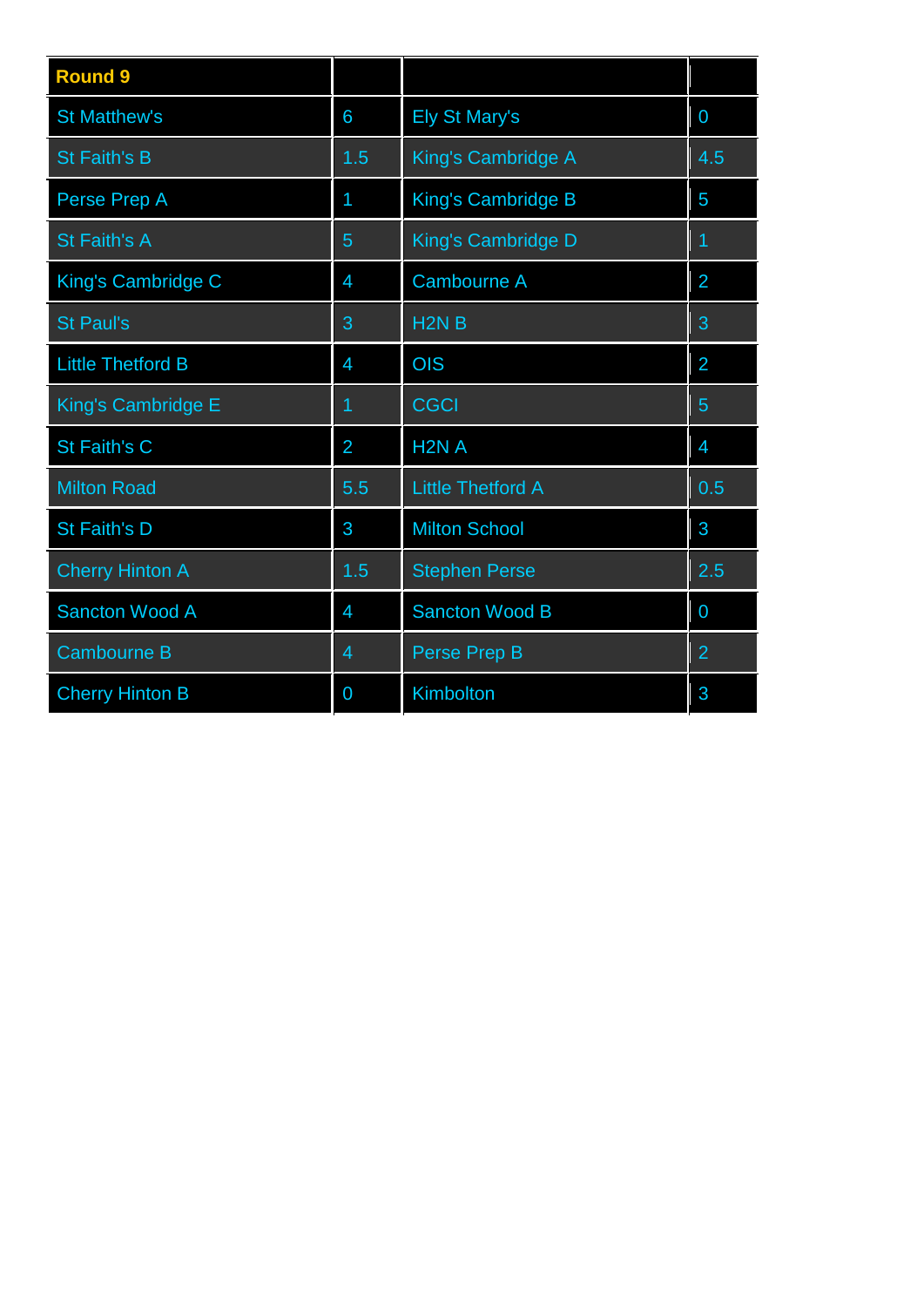| <b>Round 10</b>               |                |                           |                |
|-------------------------------|----------------|---------------------------|----------------|
| <b>Little Thetford B</b>      | 0              | <b>St Matthew's</b>       | 6              |
| <b>Cambourne A</b>            | $\overline{0}$ | King's Cambridge A        | 6              |
| King's Cambridge C            | 2              | St Faith's A              | $\overline{4}$ |
| CGCI                          | $\overline{0}$ | <b>King's Cambridge B</b> | $6\phantom{1}$ |
| H <sub>2</sub> N <sub>B</sub> | 1              | St Faith's B              | 5              |
| Perse Prep A                  | 5              | <b>St Paul's</b>          | 1              |
| H <sub>2</sub> N A            | 3              | <b>King's Cambridge D</b> | 3              |
| <b>Ely St Mary's</b>          | 1              | <b>OIS</b>                | 5              |
| <b>Milton Road</b>            | 0              | St Faith's C              | 6              |
| St Faith's D                  | 1.5            | <b>King's Cambridge E</b> | 4.5            |
| <b>Cherry Hinton A</b>        | 0              | <b>Sancton Wood A</b>     | 6              |
| <b>Milton School</b>          | $\overline{4}$ | <b>Stephen Perse</b>      | $\overline{2}$ |
| <b>Kimbolton</b>              | 5              | <b>Little Thetford A</b>  | 0              |
| <b>Cambourne B</b>            | 5              | <b>Sancton Wood B</b>     | 0              |
| Perse Prep B                  | 0              | King's Ely                | 5              |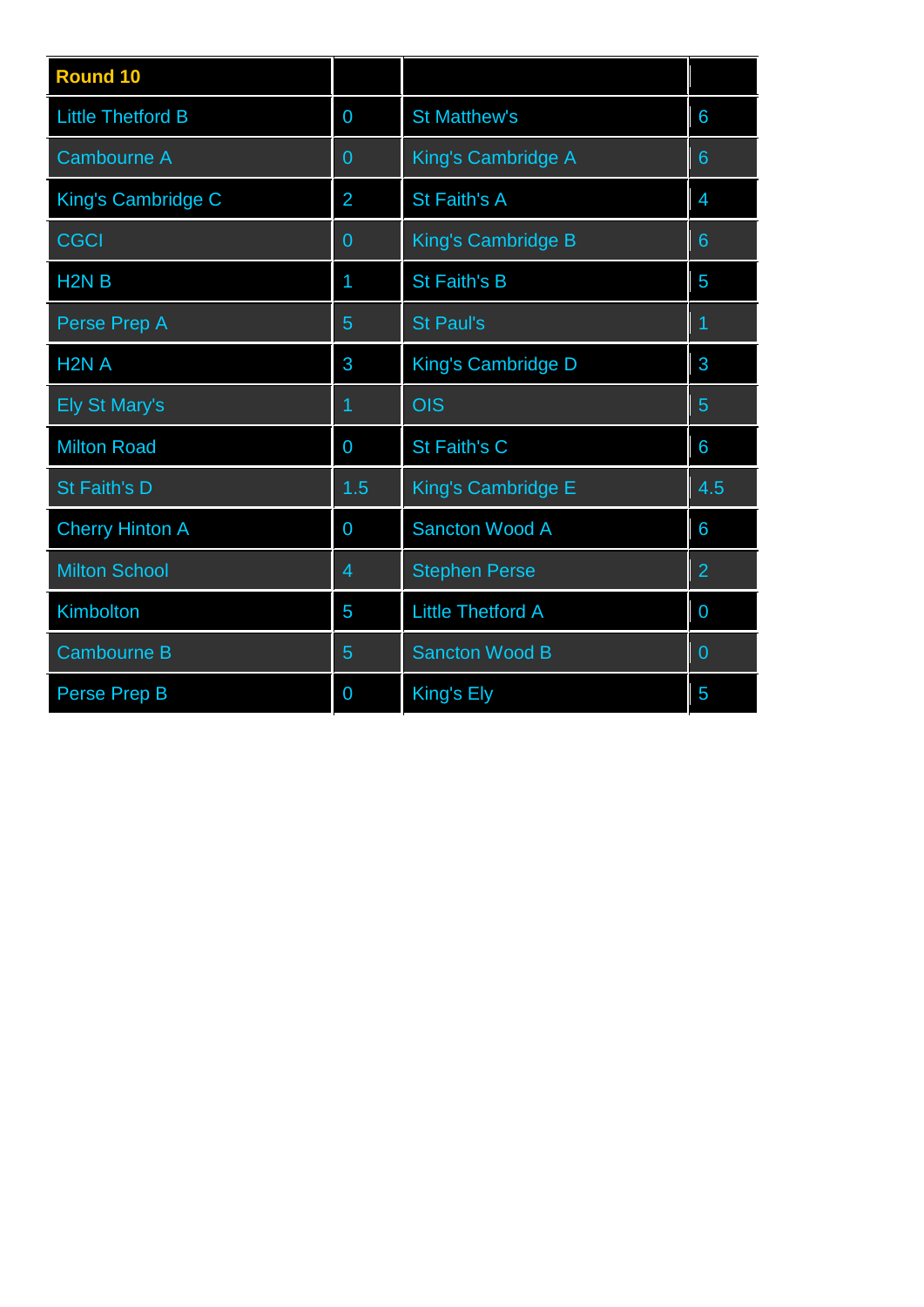| <b>Round 11</b>          |                |                               |                |
|--------------------------|----------------|-------------------------------|----------------|
| <b>St Matthew's</b>      | 6              | <b>St Faith's B</b>           | 0              |
| Kings' Cambridge A       | 6              | Sancton Wood A                | 0              |
| King's Cambridge B       | 4              | H <sub>2N</sub> A             | $\overline{2}$ |
| St Faith's C             | 1              | St Faith's A                  | 5              |
| King's Cambridge D       | $\overline{2}$ | Perse Prep A                  | 4              |
| <b>OIS</b>               | $\overline{2}$ | King's Cambridge C            | $\overline{4}$ |
| <b>CGCI</b>              | $\overline{2}$ | H <sub>2</sub> N <sub>B</sub> | $\overline{4}$ |
| King's Cambridge E       | $\overline{4}$ | <b>St Paul's</b>              | $\overline{2}$ |
| <b>Ely St Mary's</b>     | 2.5            | <b>Little Thetford B</b>      | 2.5            |
| <b>Cambourne A</b>       | 4              | <b>Milton School</b>          | $\overline{2}$ |
| <b>Stephen Perse</b>     | 1.5            | <b>Milton Road</b>            | 0.5            |
| <b>Kimbolton</b>         | 1.5            | St Faith's D                  | 3.5            |
| <b>Perse Prep B</b>      | 1              | <b>Cherry Hinton A</b>        | 1              |
| <b>Little Thetford A</b> | 0              | <b>Cambourne B</b>            | 5              |
| <b>Sancton Wood B</b>    | 1              | King's Ely                    | 4              |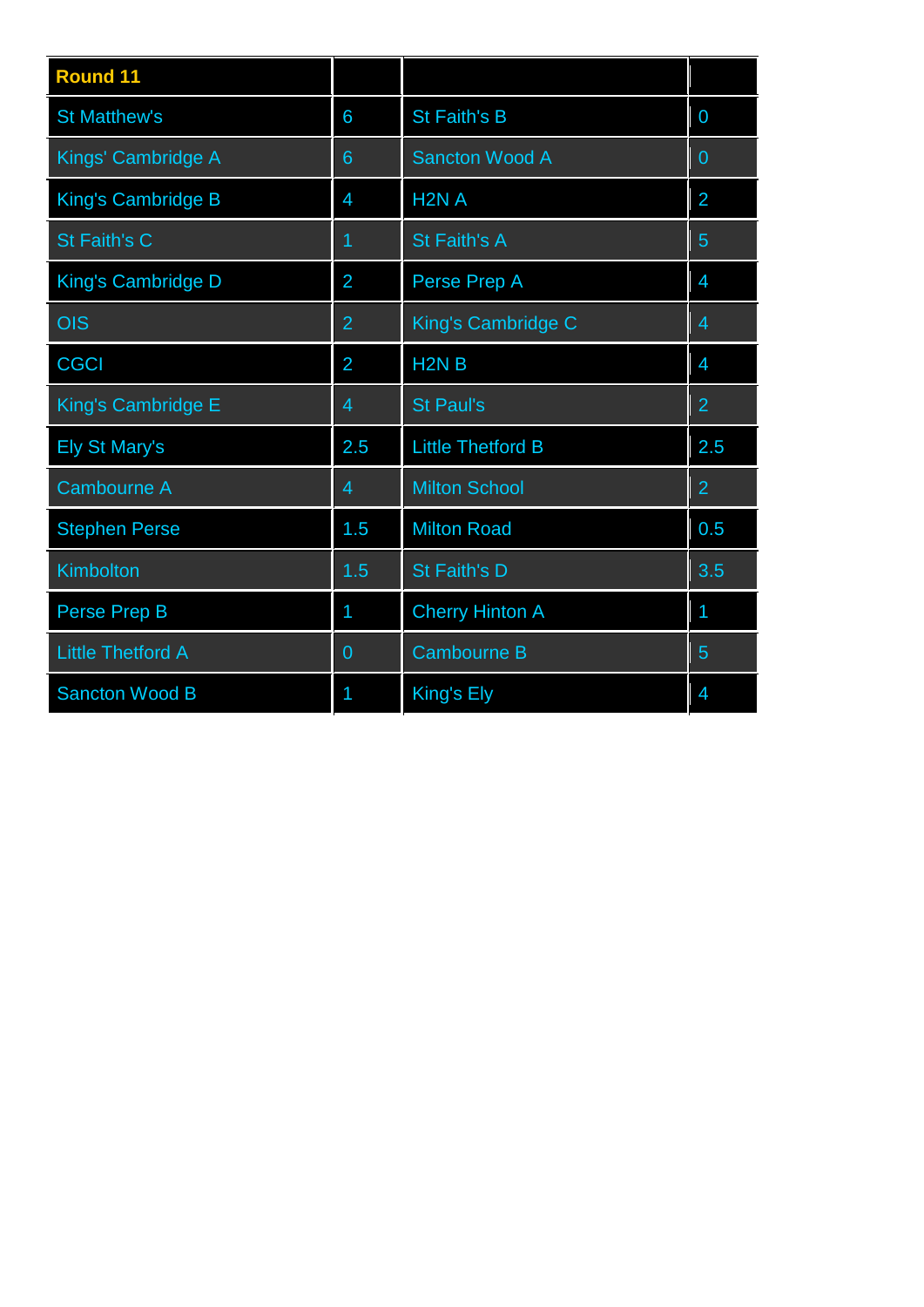| <b>Round 12</b>          |                |                          |                |
|--------------------------|----------------|--------------------------|----------------|
| Perse Prep A             | 1              | <b>St Matthew's</b>      | 5              |
| <b>OIS</b>               | $\overline{0}$ | King's Cambridge A       | $6\phantom{1}$ |
| King's Cambridge B       | 5.5            | King's Cambridge E       | 0.5            |
| <b>St Faith's A</b>      | 6              | H <sub>2N</sub> B        | $\Omega$       |
| <b>St Faith's B</b>      | 1.5            | King's Cambridge C       | 4.5            |
| St Faith's C             | $\overline{2}$ | <b>Cambourne A</b>       | 4              |
| H <sub>2</sub> N A       | 4              | <b>CGCI</b>              | $\overline{2}$ |
| <b>Little Thetford B</b> | 4              | King's Cambridge D       | $\overline{2}$ |
| <b>Sancton Wood A</b>    | 3              | <b>Ely St Mary's</b>     | 3              |
| <b>St Paul's</b>         | 5              | St Faith's D             | 0              |
| <b>Milton School</b>     | 4.5            | <b>Cambourne B</b>       | 1.5            |
| <b>Milton Road</b>       | $\overline{0}$ | Perse Prep B             | $\overline{2}$ |
| <b>Sancton Wood B</b>    | 3              | <b>Cherry Hinton A</b>   | 1              |
| <b>Stephen Perse</b>     | $\overline{2}$ | <b>Little Thetford A</b> | $\overline{0}$ |
| King's Ely               | 4.5            | Kimbolton                | 0.5            |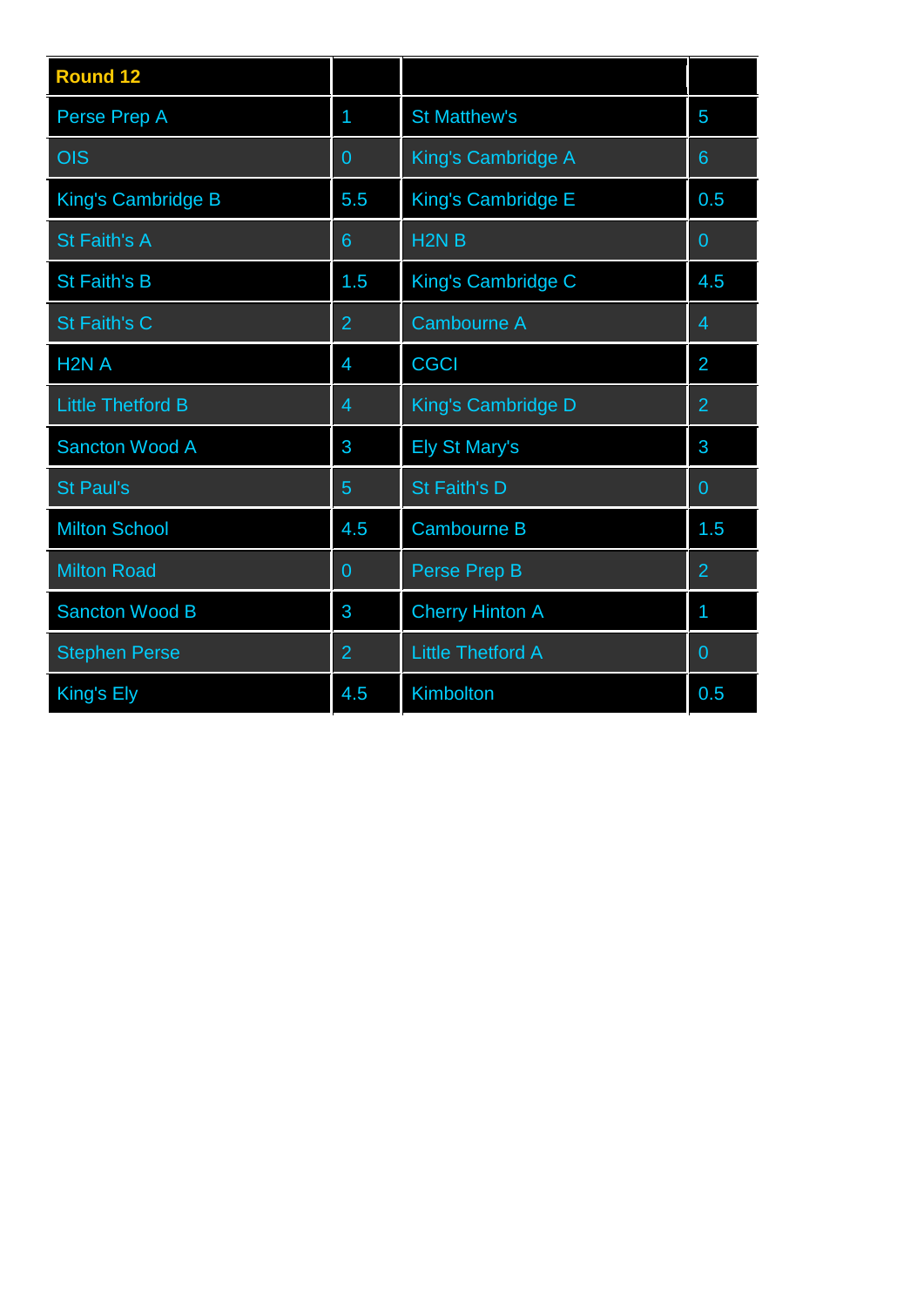| <b>Round 13</b>           |                |                          |                |
|---------------------------|----------------|--------------------------|----------------|
| <b>St Matthew's</b>       | 6              | <b>St Paul's</b>         | 0              |
| <b>King's Cambridge A</b> | 4.5            | <b>Little Thetford B</b> | 1.5            |
| <b>Cambourne A</b>        | 0              | King's Cambridge B       | 6              |
| <b>St Faith's A</b>       | $\overline{4}$ | H <sub>2N</sub> B        | $\overline{2}$ |
| King's Cambridge C        | 2.5            | Perse Prep A             | 3.5            |
| <b>St Faith's B</b>       | 3              | <b>St Faith's C</b>      | 3              |
| <b>King's Cambridge D</b> | 4.5            | <b>OIS</b>               | 1.5            |
| <b>Ely St Mary's</b>      | 1              | <b>CGCI</b>              | $\overline{5}$ |
| King's Cambridge E        | 3              | <b>Milton School</b>     | 3              |
| H <sub>2N</sub> B         | $\overline{4}$ | <b>Sancton Wood B</b>    | $\overline{0}$ |
| <b>Cambourne B</b>        | 4.5            | <b>Sancton Wood A</b>    | 1.5            |
| St Faith's D              | 6              | <b>Stephen Perse</b>     | $\overline{0}$ |
| Kimbolton                 | $\overline{4}$ | <b>Milton Road</b>       | 0              |
| <b>Cherry Hinton A</b>    | 1.5            | King's Ely               | 2.5            |
| Perse Prep B              | 2              | <b>Little Thetford A</b> | 0              |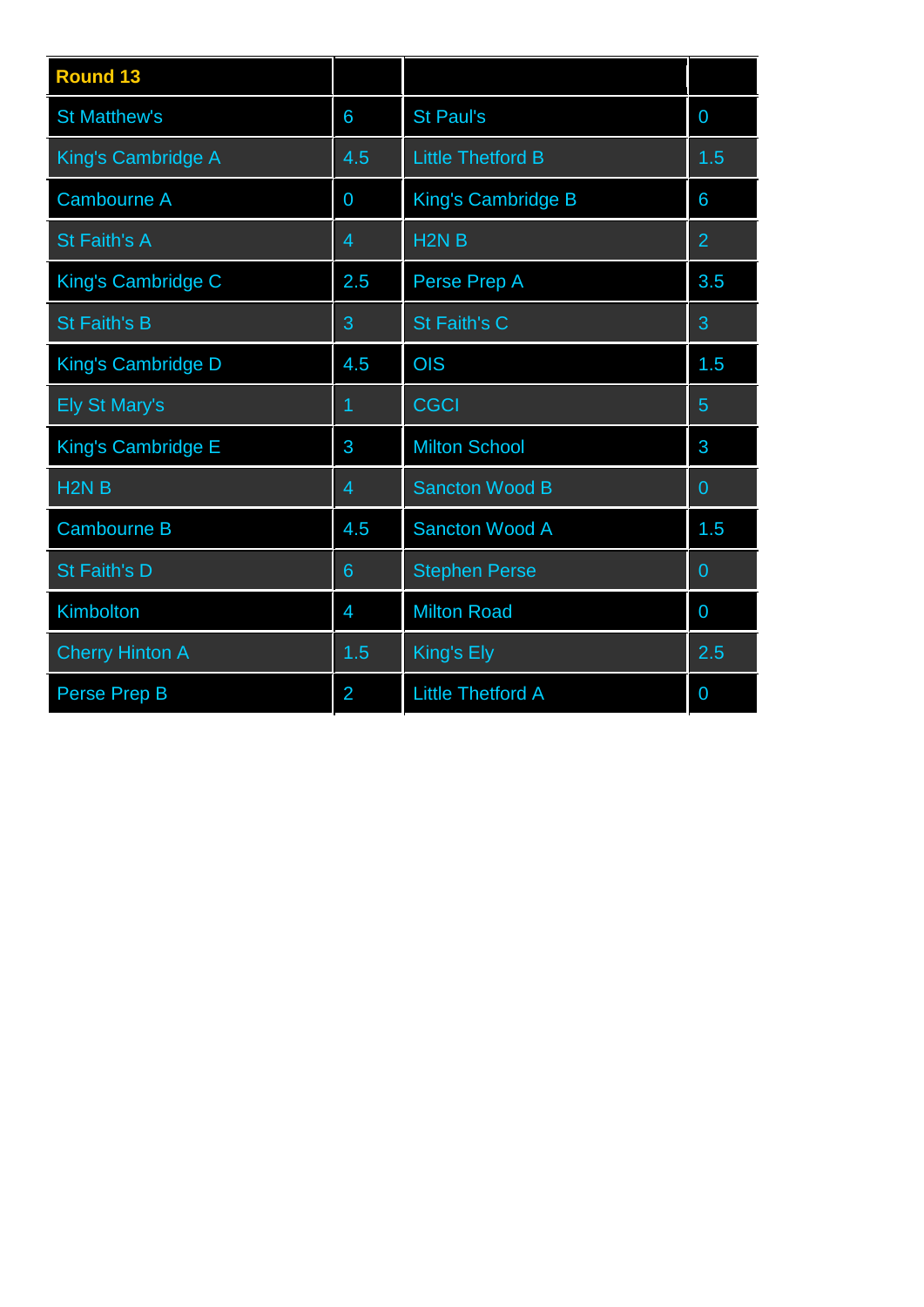| <b>Round 14</b>           |                |                       |                |
|---------------------------|----------------|-----------------------|----------------|
| <b>King's Cambridge D</b> | 0              | <b>St Matthew's</b>   | 6              |
| King's Cambridge A        | 6              | H <sub>2N</sub> B     | 0              |
| <b>Milton School</b>      | 0              | King's Cambridge B    | 6              |
| <b>Little Thetford B</b>  | 1.5            | St Faith's A          | 4.5            |
| <b>CGCI</b>               | 1              | King's Cambridge C    | 5              |
| H <sub>2N</sub> A         | 3              | Perse Prep A          | 3              |
| <b>St Faith's C</b>       | 4              | King's Cambridge E    | $\overline{2}$ |
| <b>Cambourne A</b>        | 0              | St Faith's B          | 6              |
| <b>St Paul's</b>          | $\overline{2}$ | <b>OIS</b>            | 4              |
| <b>Cambourne B</b>        | $\overline{2}$ | St Faith's D          | 4              |
| Perse Prep B              | 1              | Ely St Mary's         | 5              |
| <b>Little Thetford A</b>  | $\overline{0}$ | <b>Sancton Wood A</b> | 6              |
| <b>Sancton Wood B</b>     | 0              | <b>Milton Road</b>    | 1              |
| <b>Cherry Hinton A</b>    | 1              | Kimbolton             | 3              |
| King's Ely                | $\overline{2}$ | <b>Stephen Perse</b>  | $\overline{2}$ |